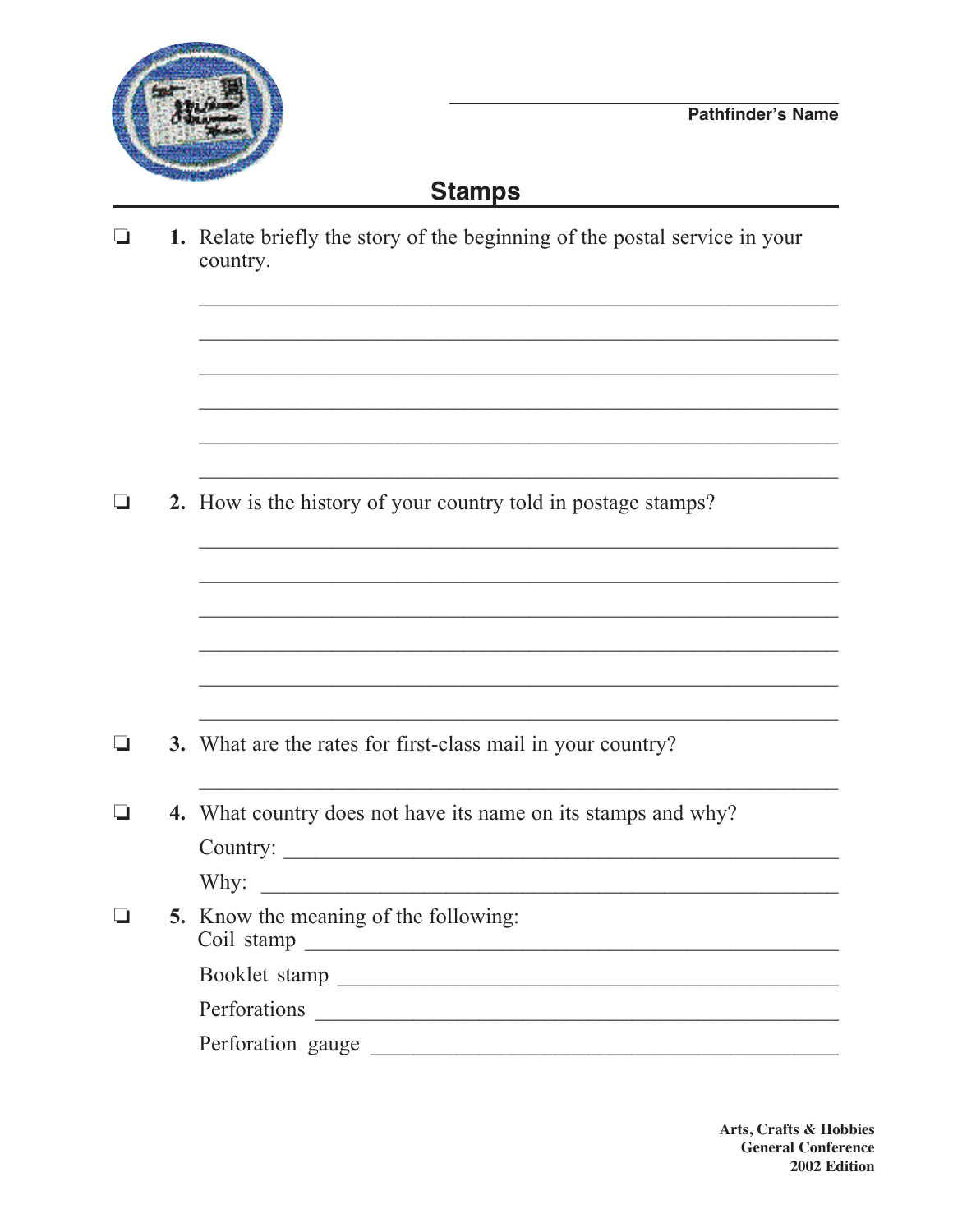|        | Commemorative stamps                                                                                                                                                                                                                                                                                                       |
|--------|----------------------------------------------------------------------------------------------------------------------------------------------------------------------------------------------------------------------------------------------------------------------------------------------------------------------------|
|        |                                                                                                                                                                                                                                                                                                                            |
|        | Plastic mounts                                                                                                                                                                                                                                                                                                             |
|        | <b>6.</b> Have a knowledge of how to soak stamps from paper and how<br>to dry them.                                                                                                                                                                                                                                        |
|        |                                                                                                                                                                                                                                                                                                                            |
|        |                                                                                                                                                                                                                                                                                                                            |
|        | 7. Make a collection of at least 750 stamps. (No two stamps alike.)                                                                                                                                                                                                                                                        |
| $\Box$ | 8. Properly classify these stamps:                                                                                                                                                                                                                                                                                         |
|        | <b>a.</b> As to country.<br>In series; that is, according to year and design.<br><b>b.</b>                                                                                                                                                                                                                                 |
|        | <b>9.</b> Mount your stamps with gummed hinges or plastic mounts. (Plastic<br>mounts are preferred for mint stamps.)                                                                                                                                                                                                       |
|        | 10. Choose a topical idea and develop a display of at least nine pages,<br>including a title page, suitable for a stamp club show, Pathfinder Fair,<br>etc. Display should be artistically arranged, neatly labeled and mounted,<br>showing careful thought and research. Be sure to include several covers<br>or cachets. |

Topical idea: \_\_\_\_\_\_\_\_\_\_\_\_\_\_\_\_\_\_\_\_\_\_\_\_\_\_\_\_\_\_\_\_\_\_\_\_\_\_\_\_\_\_\_\_\_\_\_